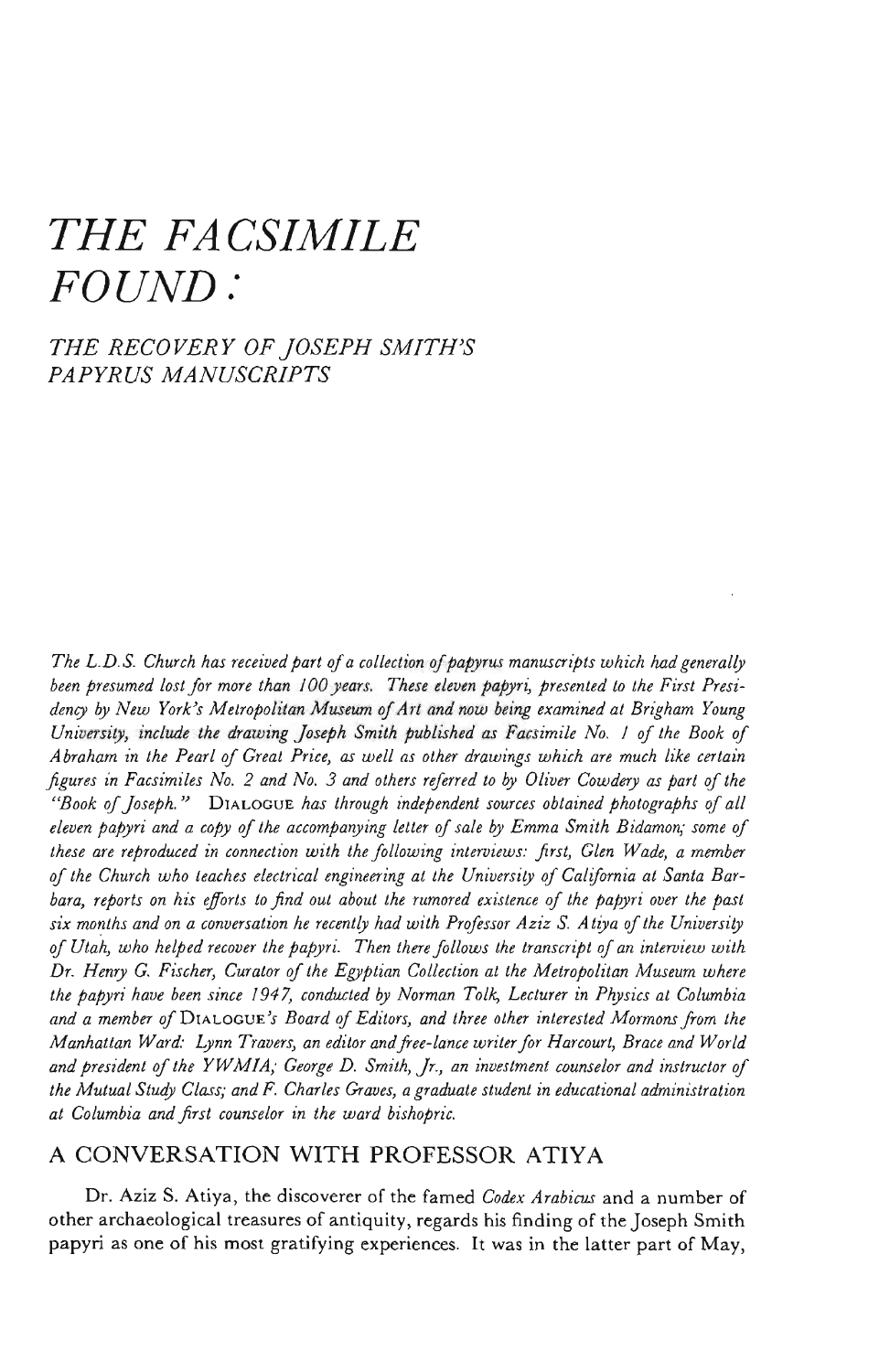## *52/DIALOGUE: A Journal of Mormon Thought*

1966, when Professor Atiya was doing research for his new book, *History of Eastern Christianity,* that he made the discovery. A member of the Coptic Church (Egyptian Christian Church) and a careful student of its ancient history, he was checking through files of papyrus manuscripts at the New York Metropolitan Museum of Art in search of Coptic material. He came upon eleven papyrus sheets which instantly held his attention. The writing was hieroglyphic and hieratic, dating back to the era 500 B.C. to 1000 B.C. and obviously having no bearing on his research, but nevertheless, something caught his eye. The first of the eleven sheets, somewhat fragmented and with portions missing, contained a vignette showing three figures: a man on a couch, a standing man nearby, and a bird in mid-air. Dr. Atiya immediately recognized the original of Facsimile No. 1 in the Pearl of Great Price.

I recently spent a delightful afternoon at Professor Atiya's house near the University of Utah campus, and heard him describe his experience. I had previously expressed interest in his find and he had invited me to pay him a visit. Mrs. Taza A. Peirce, executive secretary of Salt Lake City's Council of International Visitors, was invited also, and we enjoyed the gracious hospitality of Dr. and Mrs. Atiya as we discussed the details of what had happened.

Dr. Atiya explained that it was the standing man in the vignette which had first attracted his attention (see page 49). The original head was missing, but the damaged papyrus sheet had been glued to a sheet of nineteenth century paper and a drawing of a head had been penciled in. It was this fact and the appearance of the head which caused Dr. Atiya to realize that he was looking at one of the Mormon papyri. Although not a member of the Church, Dr. Atiya for many years had cherished his Latter-day Saint friends and is well informed about Church beliefs. He is aware of the history of the papyri and their relationship to the Book of Abraham in the Pearl of Great Price and is acquainted with the three facsimiles.

It took little time to verify the authenticity of the find. The file containing the papyrus manuscripts also contained a letter signed by Emma Smith Bidamon, widow of the Prophet, showing that Joseph Smith was once their owner.<sup>1</sup>

The Metropolitan Museum was certainly aware not only of the existence

<sup>1</sup>Following is an exact copy of the letter:

## Nauvoo City May 26/56

This certifies that we have sold to Mr. A. Combs four Egyptian Mummies with the records of them. This Mummies were obtained from the catacoms of Egypt sixty feet below the surface of the Earth, by the antiquaritan society of Paris & forwarded to New York & purchased by the Mormon Prophet Joseph Smith at the price of twenty four hundred dollars in the year eighteen hundred thirty five they were highly prized by Mr. Smith on account of the importance which attached to the record which were accidentaly found enclosed in the breast of one of the Mummies, from translations by Mr. Smith of the Records, these Mummies were found to be the family of Pharo King of Egypt, they were kept exclusively by Mr. Smith until his death & since by the Mother of Mr. Smith notwithstanding we have had repeated offers to purchase which have invariably been refused until her death which occured on the fourteenth day of this month

[signed] L.C. Bidamon Nauvoo Emma Bidamon [pencil:] former wife of Jos. Smith Hancock Co. Ill May 26 Joseph Smith [pencil:] son of Jos. Smith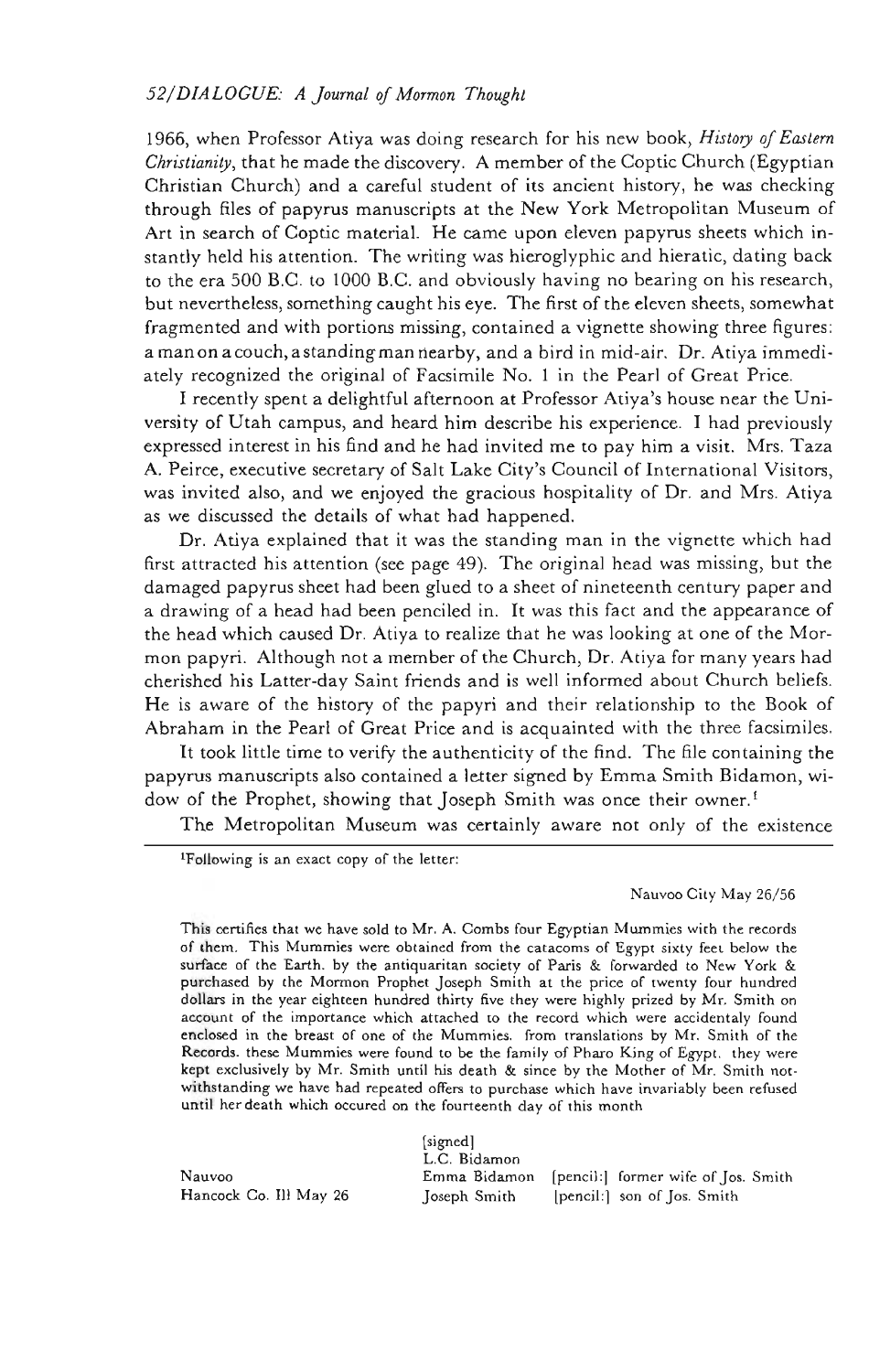of these papyri in their files, but, because of the letter, that they had a connection with the Mormon Church. Why then did it take so many years for these fragments to come to the attention of the Church? We can only assume that the Museum did not understand their intrinsic value to Mormonism. Dr. Atiya did.

Dr. Atiya obtained photographs of the material in the file and returned to his home in Salt Lake City. He immediately got in touch with his good Mormon friend, Taza Peirce, and told her in confidence what he had discovered. A few days later the two of them met with President N. Eldon Tanner and the photographs were displayed. Later, the photographs were sent to Brigham Young University for inspection by Professor Hugh Nibley, who confirmed that the papyri were from the Mormon collection.

Dr. Atiya felt strongly that this collection, having such significance to the Church, should now be back in the hands of the Church. He was aware that arranging for a transfer of ownership might involve delicate negotiations and that he could play a role in bringing about such a transfer. His approach included avoiding publicity at all costs. Only Mrs. Peirce had been told of the actual location of the papyri, and she kept the secret well. In the course of the next year and a half, Dr. Atiya made seven trips to New York City and numerous telephone calls to the museum. He first suggested to museum officials that an exchange of gifts might be appropriate, the Church giving to the museum an object of art and antiquity in return for the papyrus pieces. The museum officials soon agreed that the proper home for the collection was with the Church and that even an exchange of gifts would be unnecessary. Nevertheless, the negotiations took substantial time. Finally, in September, 1967, Professor Atiya received a letter from Dr. Henry G. Fischer, Curator of the Egyptian Collection of the museum, agreeing to the transfer. At mid-day on Monday, November 27, 1967, in a special ceremony at the New York Metropolitan Museum of Art the eleven papyrus pieces, along with the letter, were presented to President Tanner as a gift of the museum to the Church.

In addition to the papyrus itself, Dr. Atiya pointed out that the paper on which the papyrus had been mounted might also be of interest to Church scholars.<sup>2</sup> All eleven pieces originally had been part of a papyrus roll. The roll had been cut into separate pieces by the Prophet, or by an associate, and glued to the paper. Professor Atiya said there were notes in Joseph Smith's handwriting on three of the paper sheets. Presumably, Joseph Smith had also made the penciled sketch of the head on the standing figure in the first vignette. The notes on the paper included a mapped area and a citation of townships.

Taza Peirce told me that the collection of eleven pieces is by no means all the

<sup>2</sup> This refers to a previously unknown map of Nauvoo on which Joseph Smith apparently mounted the pieces of papyri. T. Edgar Lyon, Research Historian for Nauvoo Restoration, Inc., feels that recovery of this map may be one of the most valuable results of obtaining the papyri, [ed.]